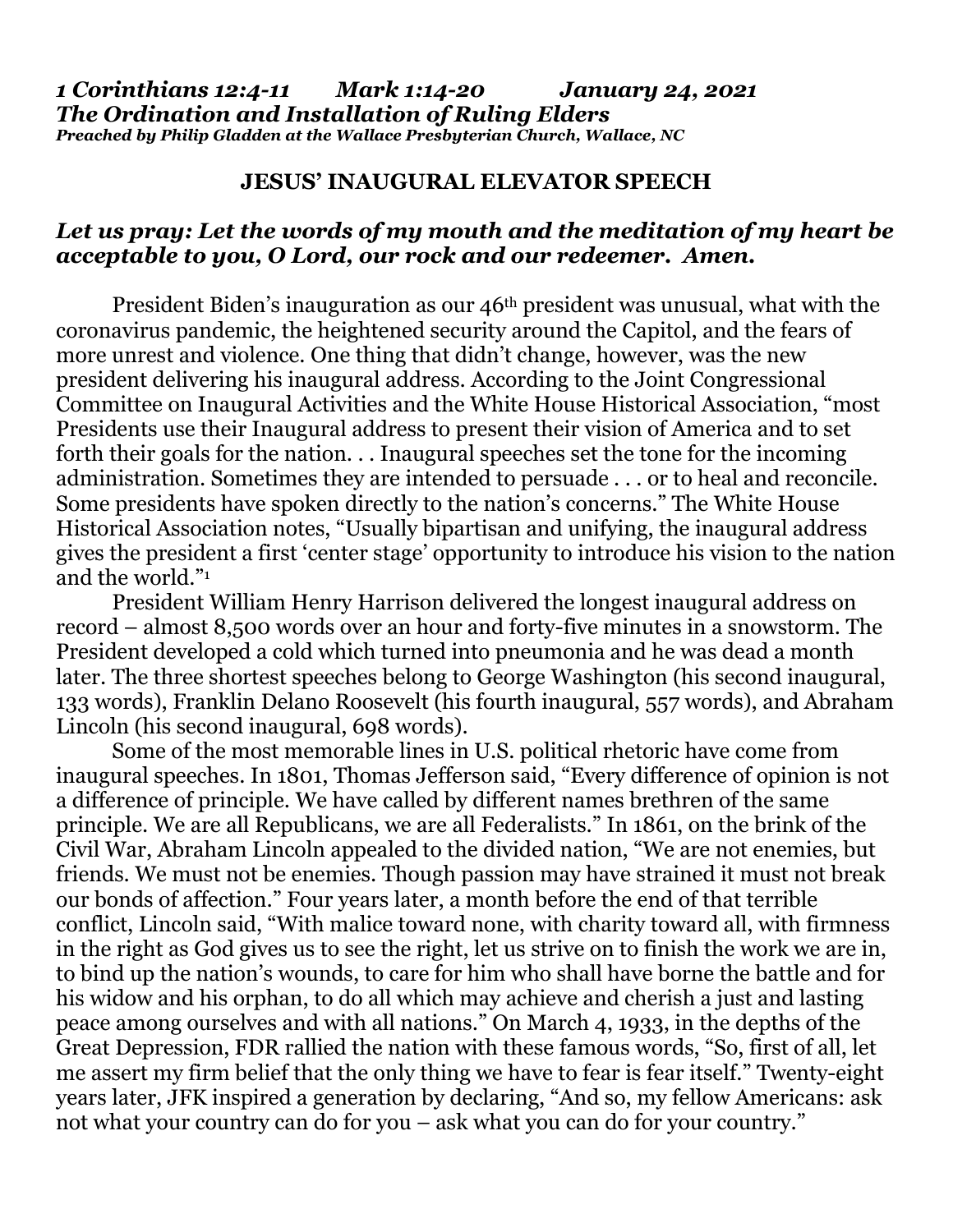Some people have called Jesus' first words in the Gospel of Mark his "inaugural address." In a sense, they are. They seem intended to persuade people, and they certainly introduce Jesus' vision to whomever heard him say the words, not to mention the people reading Mark's gospel. In the New Revised Standard Version translation, Jesus' inaugural speech is only nineteen words long. In a way, his words are more of an "elevator speech" than a full-blown inaugural address. According to SCORE.org, an "elevator speech" is "a persuasive, concise introduction that provides the listener with a solid idea of a person, a business, a product or a service (or practically anything else) within just a short space of time."<sup>2</sup>

So, how does Jesus' inaugural elevator speech stack up? Here are the top criteria for an effective elevator speech:

- Make crystal clear what you're selling (The Kingdom of God has come near)
- Make it clear you know what your business is all about (The time is fulfilled)
- Make it clear how your offerings can directly address the needs of the audience (Repent)
- and address the "Why change?" question why customers should be doing something different (and believe the good news of the gospel)

The rest of Mark's gospel tells how Jesus fleshed out his inaugural elevator speech in his teaching, preaching, healing, life, death, and resurrection. Jesus' inaugural address invited people to join him in a new way of living, shaped by the Kingdom of God.

Following his second inaugural address, President Lincoln was concerned about how it would be received. He thought it was better than many of his other speeches, but someone remarked that it might not be popular. Lincoln agreed, "Men are not flattered by being shown that there has been a difference of purpose between the Almighty and them." At a reception following the speech, Frederick Douglass shook the President's hand and called his speech "a divine effort."

So, how was Jesus' inaugural address received? At the beginning of the gospel, we'd have to say it was received very well by Simon and Andrew and James and John. A successful elevator speech is supposed to take about 30 seconds. When I timed myself reading Mark 1:15 in a conversational tone, it took only 7 seconds. When Jesus made his pitch to Simon and Andrew, he pared it down from nineteen words to ten words, "Follow me and I will make you fish for people." (3.5 seconds). When he called James and John, the message was a mere two words, "Follow me." (less than 1 second)

But what a life-changing speech it was for those who heard and followed. Most presidential inaugural speeches don't lay out detailed policies, but cast larger visions. The same is true of Jesus' speech. Instead of making a philosophical argument or laying out a timeline of activities, Jesus offers a gracious invitation, "Follow me." Interestingly, after Simon Peter, Andrew, James, and John and the other disciples have been with Jesus for a while and seen what life in the Kingdom of God involves, they find out a bit more about what it means to "Follow me." Using the same language as he did by the Sea of Galilee, Jesus says, "If any want to become my followers, let them deny themselves and take up their cross and follow me." (Mark 8:34) If Jesus had said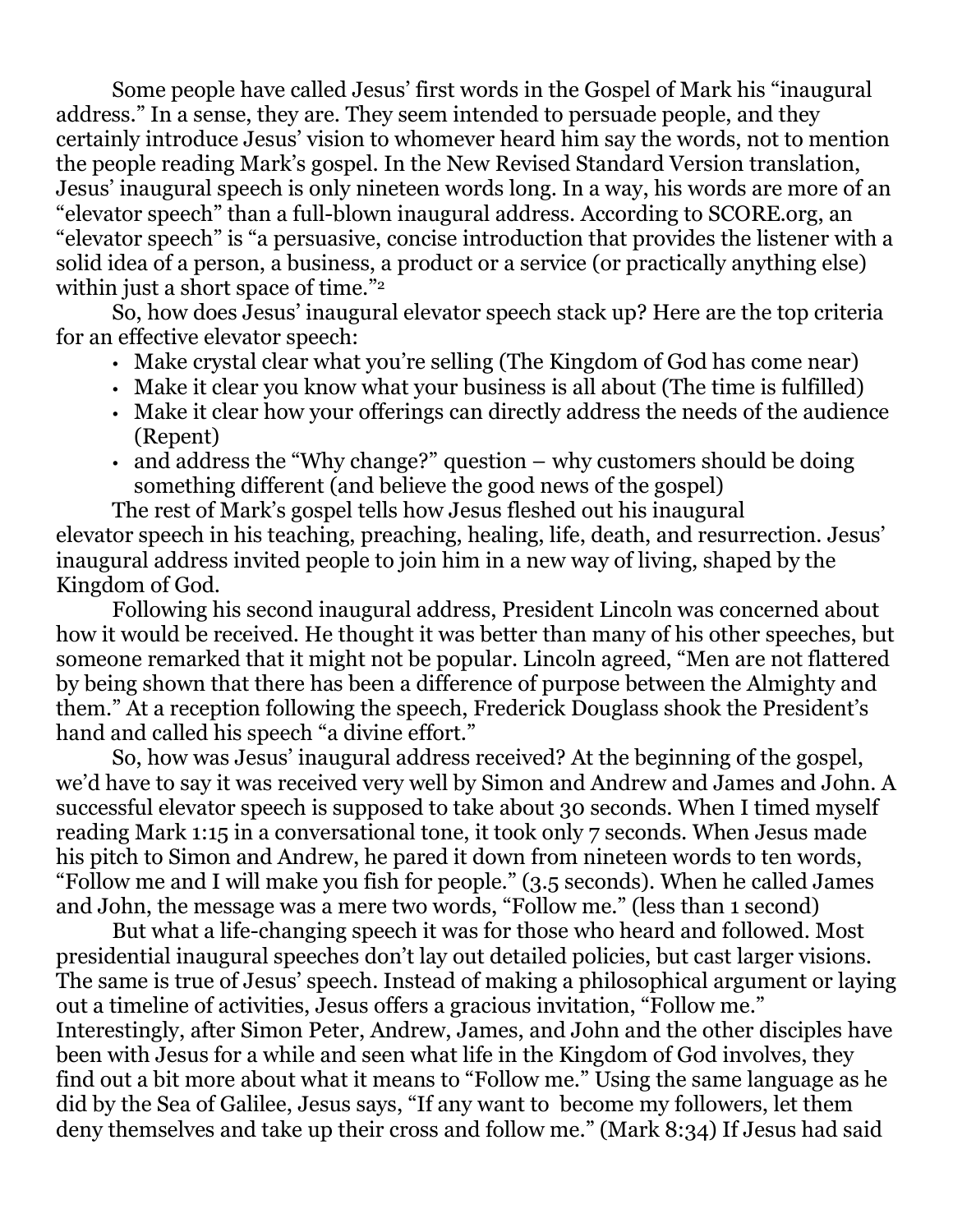that to those four guys in their boats from the get-go, they might never have followed him!

On this day when we ordain and install three Ruling Elders, it's good to remember what's involved. Our Presbyterian tradition speaks of a three-part call. There is the person's inward call in the heart. There is the outward affirmation by a congregation of that inward call. And there is work to be done. People have often asked, "Why in the world did Simon, Andrew, James, and John immediately leaves their nets and boats and follow Jesus?" Well, perhaps God had been working on their hearts and they felt an inward call to something else. Then along came Jesus and extended that outward call that spoke to them and affirmed their inward call. They certainly had work to do – to fish for people and to help proclaim the coming of the Kingdom and good news of God.

We ordain and install Kelli, Greg, and Hayes this morning, who will join the other elders on the session to be our spiritual leaders. While they are called to fulfill specific leadership responsibilities in our congregation, we can't turn all of the ministry over to the nine elders on the session. Jesus extends the invitation to each and every one of us – "Follow me." It's an invitation to obedience, to ministry, to a life-changing and lifeshaping experience. As someone has said, the fundamental quality of discipleship is found in that two-word invitation: "Follow me."

In a few minutes, as our elders are ordained and installed, you will be asked, "Do we agree to pray for them, to encourage them, to respect their decisions, and to follow as they guide us, serving Jesus Christ who alone is Head of the Church?" As our elders seek to follow the will of God for this congregation, we are all invited to follow them as they guide us and nurture us to be more faithful disciples of Jesus Christ, who always says, "Follow me."

In 1906, Albert Schweitzer, theologian, organist, medical doctor, and Nobel Peace Prize winner, published an important book called *The Quest of the Historical Jesus.* He wrote, "[Jesus] comes to us as One unknown, without a name, as of old, by the lakeside. He came to those men who knew Him not. He speaks to us the same word: 'Follow thou me!' and sets us to the tasks which He has to fufil for our time. He commands. And to those who obey Him, whether they be wise or simple, He will reveal Himself in the toils, the conflicts, the sufferings which they shall pass through in His fellowship, and as an ineffable mystery, they shall learn in their own experience Who He is."<sup>3</sup>

Jesus' inaugural elevator speech, pared down from nineteen words to two, may be the shortest on record. But it's certainly the most important inaugural speech we'll ever hear. How will we respond?

*Let us pray: Gracious Christ, you came to the fishermen when the prophet John was taken away. Come to us now, as we fear losses of our own. Grant us courage to cast aside the nets that bind us, to follow you into true freedom and newness of life.*